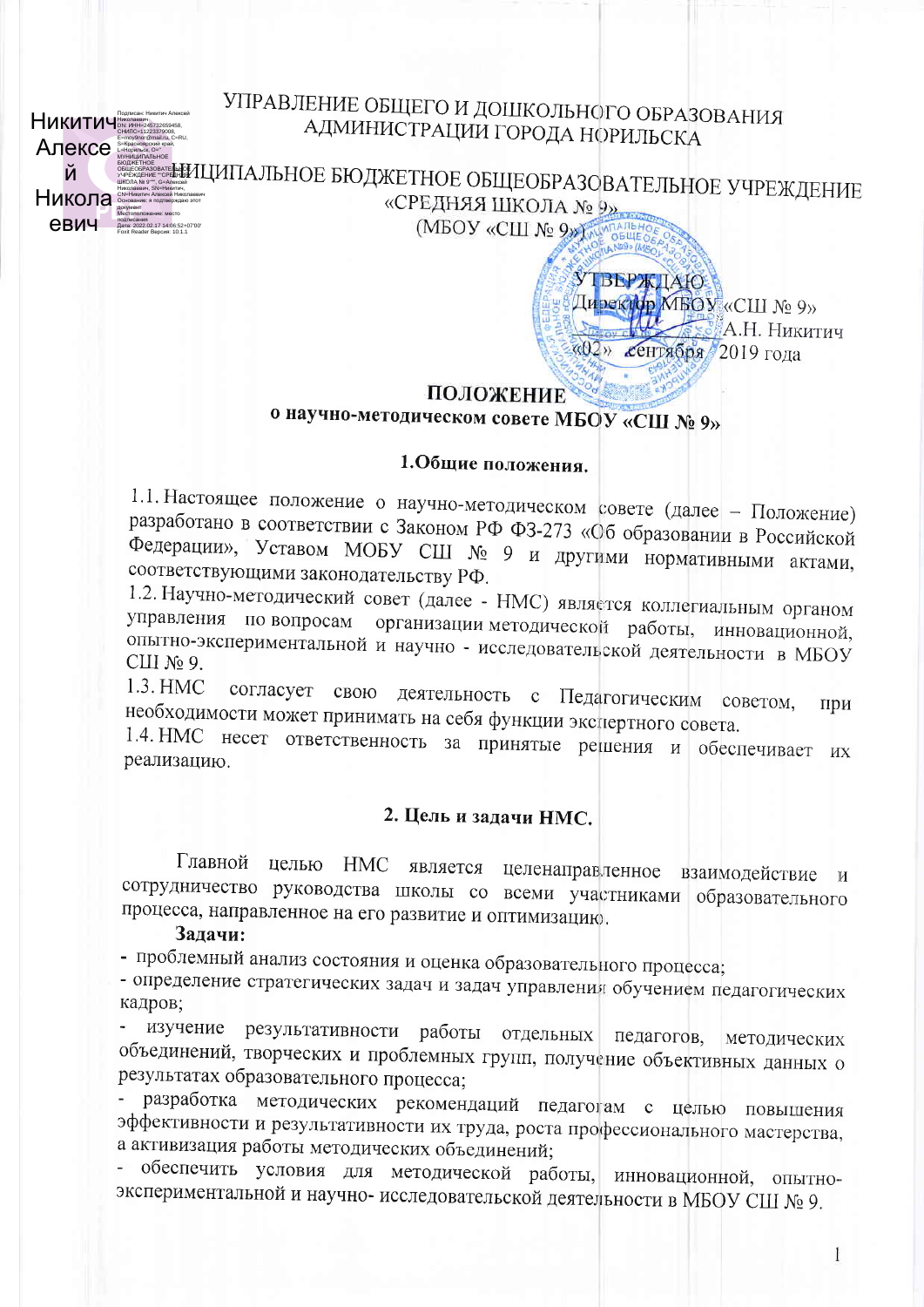- создать условия для развития учительского потенциала через разработку и реализацию профессиональных проектов, участие в инновационной деятельности, повышение квалификации, участие в профессиональных конкурсах, проведение аттестационных процедур, организацию курсовой подготовки;

оценка нововведений, опытно-экспериментальных экспертная программ. программ специализированных и элективных курсов, выявление прогрессивного педагогического и управленческого опыта;

- организация конкурсов профессионального мастерства педагогов, обобщение и распространение передового педагогического опыта и научных разработок;

- организация педагогической поддержки одаренных детей, развитие проектной деятельности обучающихся, участие в олимпиадах и конкурсах различного уровня:

- обеспечение методических условий для поэтапной реализации ФГОС начального, основного общего и среднего общего образования.

## 3. Основные направления и содержание деятельности.

3.1 Основные направления деятельности НМС определяются приоритетными направлениями в области образования, Программой развития школы, Основной образовательной программы.

3.2 Содержание деятельности НМС:

- координирует деятельность методических объединений, проектных, проблемных и творческих групп, деятельность тьюторов;

- заслушивает, обсуждает отчеты методических объединений. членов педагогического коллектива, проблемных и творческих групп, руководителей экспериментов, руководителей НОУ о результатах методической работы, участия в инновационной деятельности:

- организует целенаправленную работу  $\Pi{\rm O}$ развитию профессиональной субкультуры педагогов, распространению положительного педагогического опыта; - создает условия для прохождения аттестационных процедур педагогическими работниками школы:

- формирует проектные группы по разработке целевых программ (проектов), способствующих реализации программы развития школы, по разработке основной образовательной программы школы по ступеням обучения в соответствии с ФГОС второго поколения:

- оценивает эффективность реализации программ (инновационных проектов);

- рассматривает и проводит экспертную оценку рабочих программ по предметам учебного плана в части компонента, реализуемого участниками образовательного процесса;

- рассматривает вопросы методического сопровождения одаренных обучающихся;

- обеспечивает участие обучающихся во Всероссийской олимпиаде школьников, в научно-практических конференциях, дистанционных конкурсах и олимпиадах различного уровня;

- разрабатывает Положения по организации и совершенствованию научно методической работы в Школе: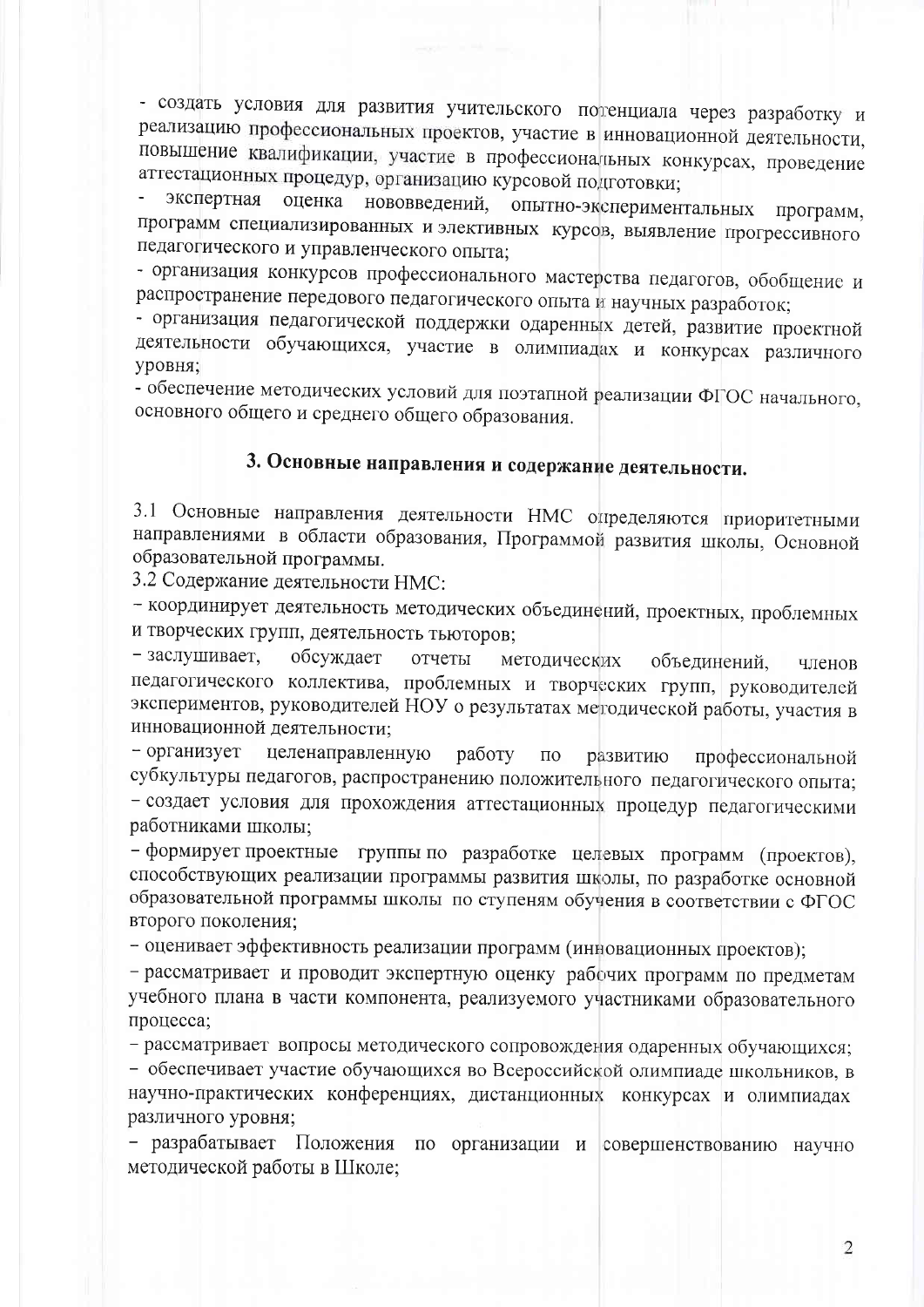- осуществляет оперативную рефлексию процесса и результатов инновационной работы Школы, промежуточных и итоговых диагностик выявления уровня профессионального развития педагогических работников;

- анализирует эффективность научно-методической работы в Школе.

# 4. Порядок формирования и организация деятельности НМС.

4.1. Возглавляет работу НМС председатель (заместитель директора школы по YBP).

4.2. Членами НМС являются заместители директора, руководители методических ЦИКЛОВЫХ комиссий, опытные педагоги, занимающиеся инновационной деятельностью. Члены НМС выполняют свои обязанности на общественных началах.

4.3. Состав НМС утверждается приказом директора школы.

4.4. Из числа членов НМС выбирается секретарь. Срок полномочий секретаря один гол.

4.5. Секретарь обязан сообщать членам НМС дату, место, повестку заседания, оказывать помощь председателю в организации заседаний Совета, составлять протоколы заседаний, вести банк информационно-аналитических материалов, представленных членами Совета, приглашенными лицами для рассмотрения на заседаниях.

4.6. Деятельность НМС организует председатель в соответствии с настоящим Положением и планом работы.

4.7. Основной формой работы НМС является заседание.

4.8. Решение НМС принимается открытым голосованием, если  $3a$ него проголосовало большинство присутствующих постоянных членов.

4.9. Решения носят рекомендательный характер, на основании решения НМС директор Школы может принимать управленческие решения и издавать соответствующие приказы.

#### 5. Права и обязанности членов НМС.

5.1. Обязанности:

- изучение деятельности педагогов, работы методических объединений, проектных, проблемных и творческих групп, заслушивание промежуточных и итоговых отчетов их деятельности;

обеспечение методической помощью педагогов. групп. метолических объединений при наличии запроса и в случае выявления проблем;

- анализ уровня образовательного процесса, уровня эффективности реализации образовательных программ;

- организация разработки и экспертизы стратегических документов школы (программы развития, образовательной программы, целевых программ);

- организация мониторинга результатов опытно-экспериментальной, научноисследовательской работы, аттестации педагогов, реализации программ развития и других программ, утвержденных педагогическим Советом;

- информационное и методическое обеспечение результатов работы. 5.2. Права:

3